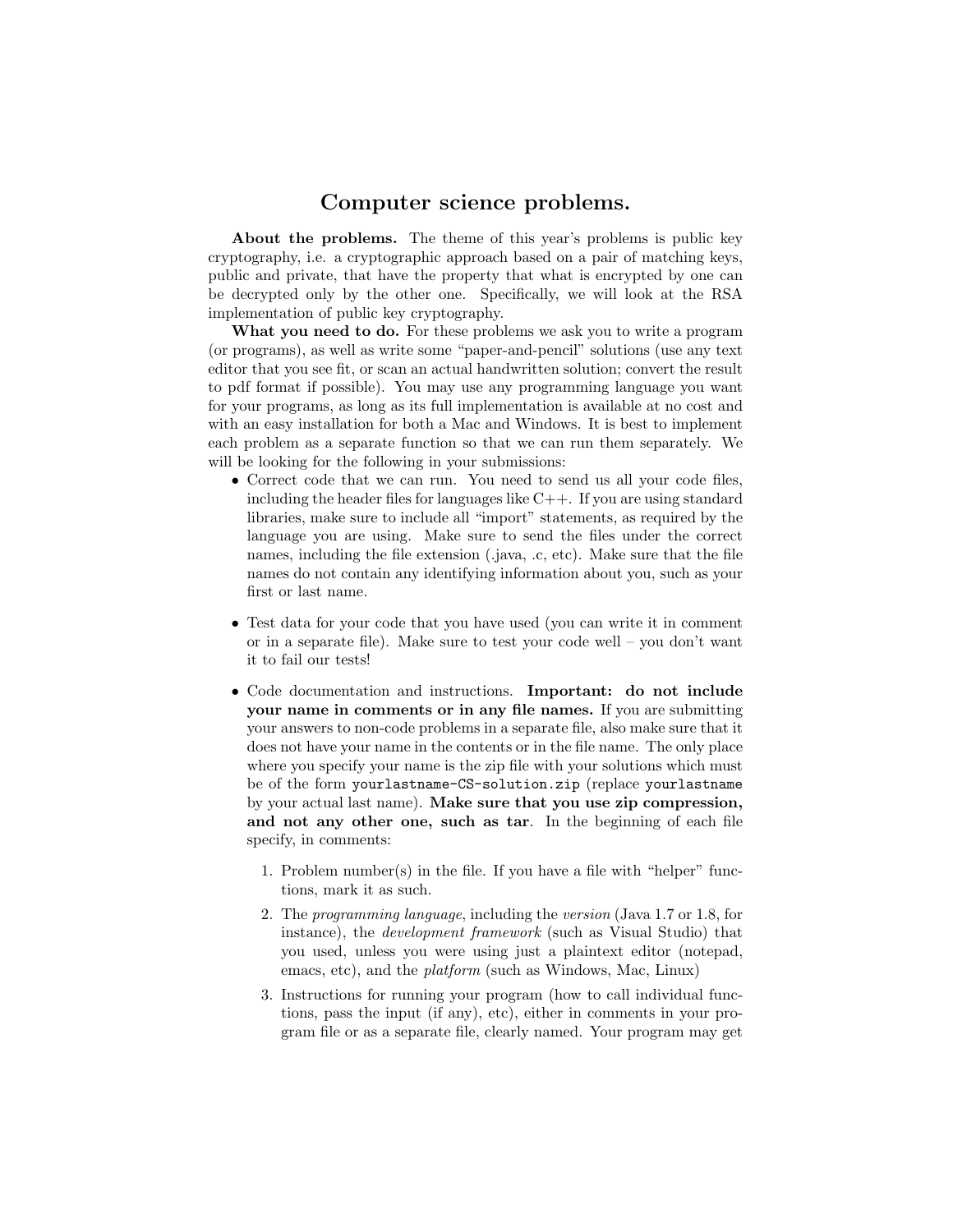input from the user (i.e. it asks to enter some data and then reads it) or you may store the data in specific variables within your program. You need to clearly explain how to input or set the data.

- 4. Some of your code may be commented out if it is not used in the final run of your program. Make sure it is clear what needs to be uncommented to run code for each of the problems.
- 5. All of your test data.
- 6. If you were using sources other than the ones listed here (i.e. textbooks, online resources, etc) for ideas for your solutions, please clearly credit these contributions. This is a courtesy to work of others and a part of ethics code for scholars.
- Clear, understandable, and well-organized code. This includes:
	- 1. Clear separation between problems; comments that help find individual problems and explain how to run the corresponding functions.
	- 2. Breaking down code into functions that are clearly named and described (in comments), using meaningful names for variables and function parameters. Your code should be as self-explanatory as possible. While using comments helps, naming a variable average is better that naming it x and writing a comment "x represents the average".
	- 3. Minimization of code repetition. Rather than using a copy-paste approach, use functions for repeated code and reuse these functions.
	- 4. Using well-chosen storage structures (use an array or a list instead of ten variables, for instance) and well-chosen programming constructs (use loops or recursion when you can, rather than repeated code).
	- 5. While we are not asking for the fastest program (it's better to make it more readable), you should avoid unnecessary overhead.

Overview of public key cryptography and its RSA implementation. The most obvious approach to secure communications over an insecure channel is symmetric cryptography: the two communicating parties share a secret key. It is contrasted with public key cryprography (also known as asymmetric cryptography). In asymmetric cryptography every participant has a pair of a private and public keys: two numbers connected by a specific mathematical property. A participant's public key is publicly known, and their private key isn't known to anyone other than the participant themselves. Anything that is encrypted with their public key can be decrypted with the corresponding private key, and vice versa. Public key cryptography algorithms are based on problems that are believed to have no computationally feasible solutions: the only known approaches to these problems are by checking all possible cases out a very large set, and that takes a very long time. Here we will be exploring a widely used public key cryptography system known as RSA, by the names of its designers Ron Rivest, Adi Shamir, and Leonard Adleman.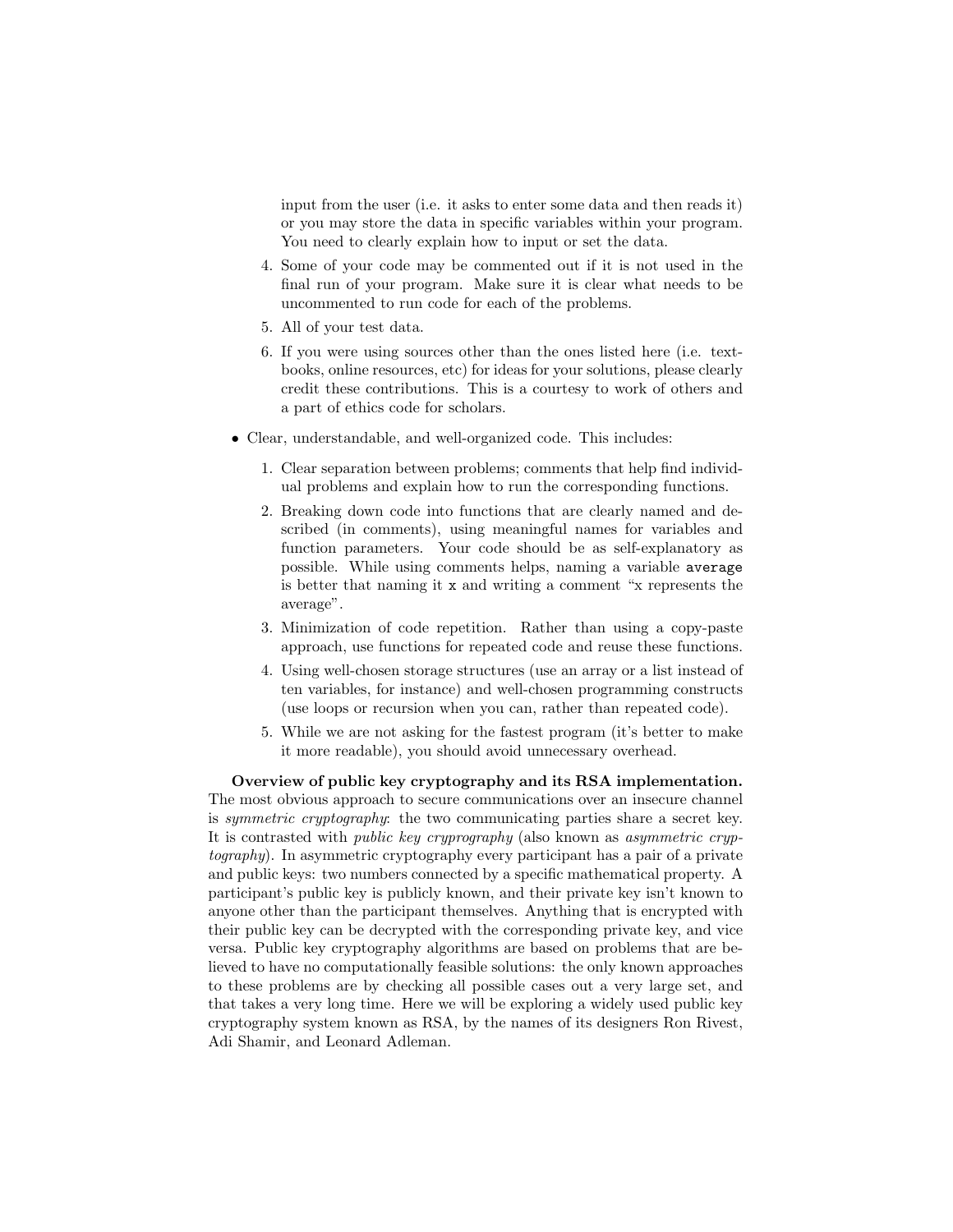The RSA scheme is based on computational difficulty of finding factors of a very large number: there is no known algorithm to do it other than by checking all potential factors, which becomes prohibitively slow for very large numbers (such as 50-100 decimal digits and even higher). See [?] or any other modern cryptography book for more details. Your goal for this problem set is to write your own implementation of RSA and its applications.

Note that you will be working with very large numbers, so you might want to choose a programming language that allows you to work with integers that are longer than 32 bits. Writing your own implementation is also fine.

Also, please review modular arithmetic add a reference

Problem 1, part 1. The need to transmit information between two parties secretly is quite common, especially on the Internet. Usually we assume that two parties that need to communicate secretly to each other via insecure medium (such as Internet) share a secret key and use it to encrypt information before sending it. Once the information is received by the other party, the same key is used to decrypt it. In this scenario every pair of participants share a key that is known just to the two of them.

Suppose that in an organization of 100 people every person may need to secretly communicate with any other person, so every two people come up with a secret key that only the two of them share. How many secret keys total would that organization need? What about an organization of 1000 people? Come up with the formula for an organization of N people and prove it.

Part 2. In addition to the need to communicate secretly between pairs of employees, there may be a need for three or more participants to have a secret conversation that others wouldn't be able to eavesdrop on what's being sent. Assuming that we also need a separate secret key for any group of  $3 \leq k \leq N$ participants, how many keys total would we need? Notice that we do need a key for all N employees since we also need to protect information from outside observers.

Part 3. Go back to the beginning of the problem set an re-read the description of public key cryptography. Since in the case of public key cryptography each participant only needs one key set (that includes their public and private key), the total number of key sets for a group of  $N$  people is  $N$ . In addition to reducing the total number of keys, public key cryptography provides another very important benefit. What is it? Please be specific.

Problem 2. Write a function that determines if a given number is prime. Note that your numbers can be quite large. Test it on the following numbers to determine if they are prime:

- 1. 58148527
- 2. 665999921
- 3. 1558438050556301

Can your algorithm handle a larger prime than any of the prime numbers given above? If yes, give an example. Note that your algorithm must always give the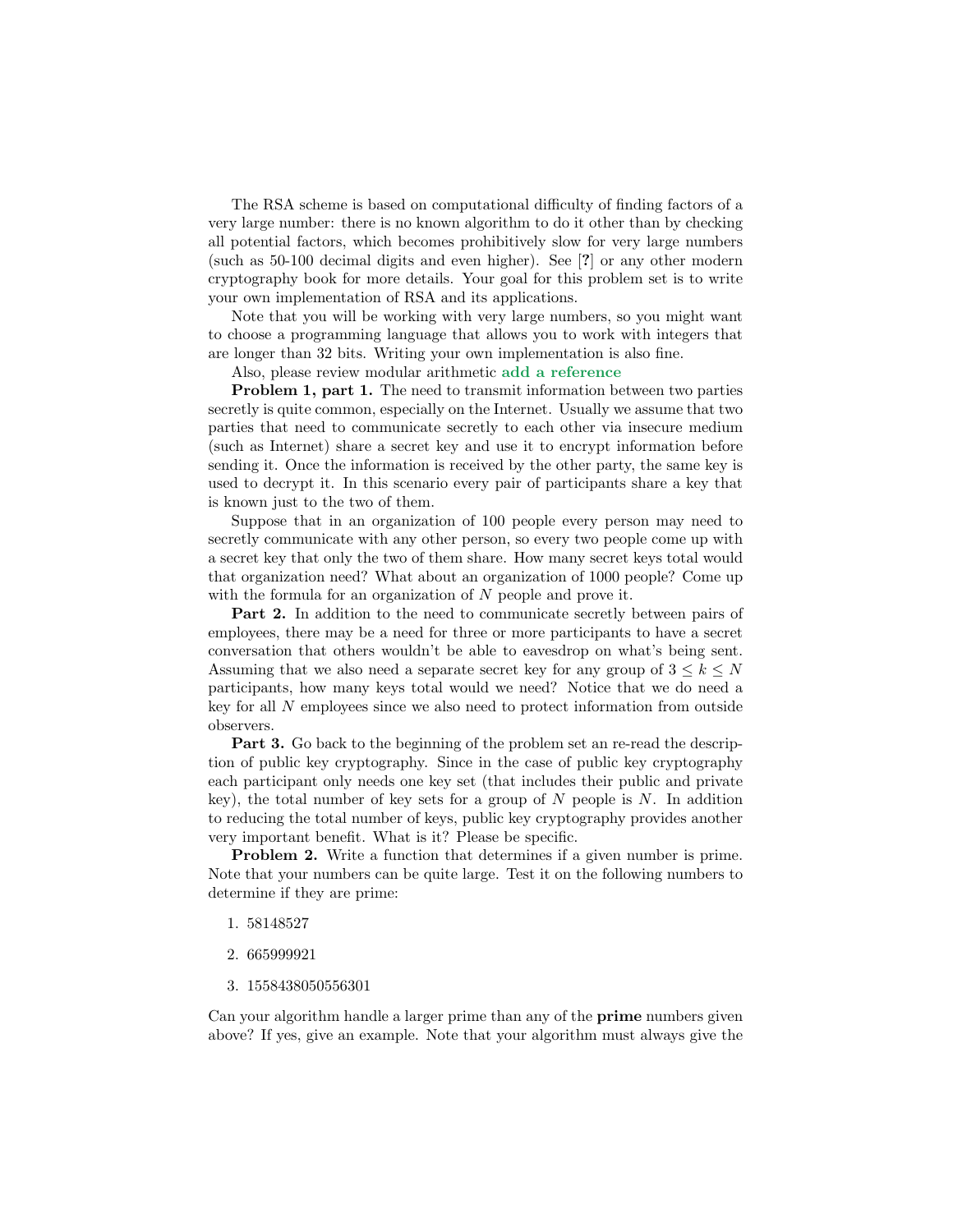correct answer (there is an area of CS known as probabilistic primality testing which determines whether a large number is prime with very high probability, but we are not considering it here).

## Problem 3.

- 1. How long (approximately) does your algorithm run on these numbers?
- 2. If you consider numbers of a given length (say, 10 decimal digits), in what cases does the algorithm run the longest?
- 3. Approximately how does the worst-case time increase with addition of one decimal digit to the number length (for instance, going from 10 digit numbers to 11 digits)?

Please explain your answers. We are not looking for specific formulas, just for distinction between polynomial time increase and exponential increase.

Problem 4. Another common algorithm in RSA cryptography is Extended Euclidean Algorithm that is used to find the gcd (the greatest common divisor) of two integer numbers. Any cryptography book describes it, you can also look it up [on wikipedia.](https://en.wikipedia.org/wiki/Extended_Euclidean_algorithm) Your task it to write your own implementation for large numbers. Test your implementation on the following pairs of numbers (output their gcd):

- 1. 1530864174490193 and 1324693829967097
- 2. 3478169421466939 and 18237769603176901

**Problem 5.** Extended Euclidean Algorithm is often used to find a *multi*plicative inverse of a number  $a$  modulo some number  $m$ . A *multiplicative inverse* of a modulo m is a number x such that  $ax = 1 \mod m$ . Equivalently this means that  $ax - qm = 1$  for some q. The latter equation can be solved by Extended Euclidean Algorithms.

A multiplicative inverse of a modulo m exists if and only if  $gcd(a, m) = 1$ . In this case a and m are called *coprime* numbers (also known as *relatively prime*).

Implement multiplicative inverse algorithm (you should use your Extended Euclidean Algorithm implementation as a function). If multiplicative inverse of a given number modulo a given  $m$  doesn't exists, print a message that says that. You may exit the program or return a specific value (e.g.  $-1$ ), in addition to printing the message.

Test your algorithm on inputs of your choosing, and also show its results on the following pairs:

- 1.  $a = 7, m = 12$
- 2.  $a = 3, m = 9988426849099$
- 3.  $a = 65537, m = 9988426849099$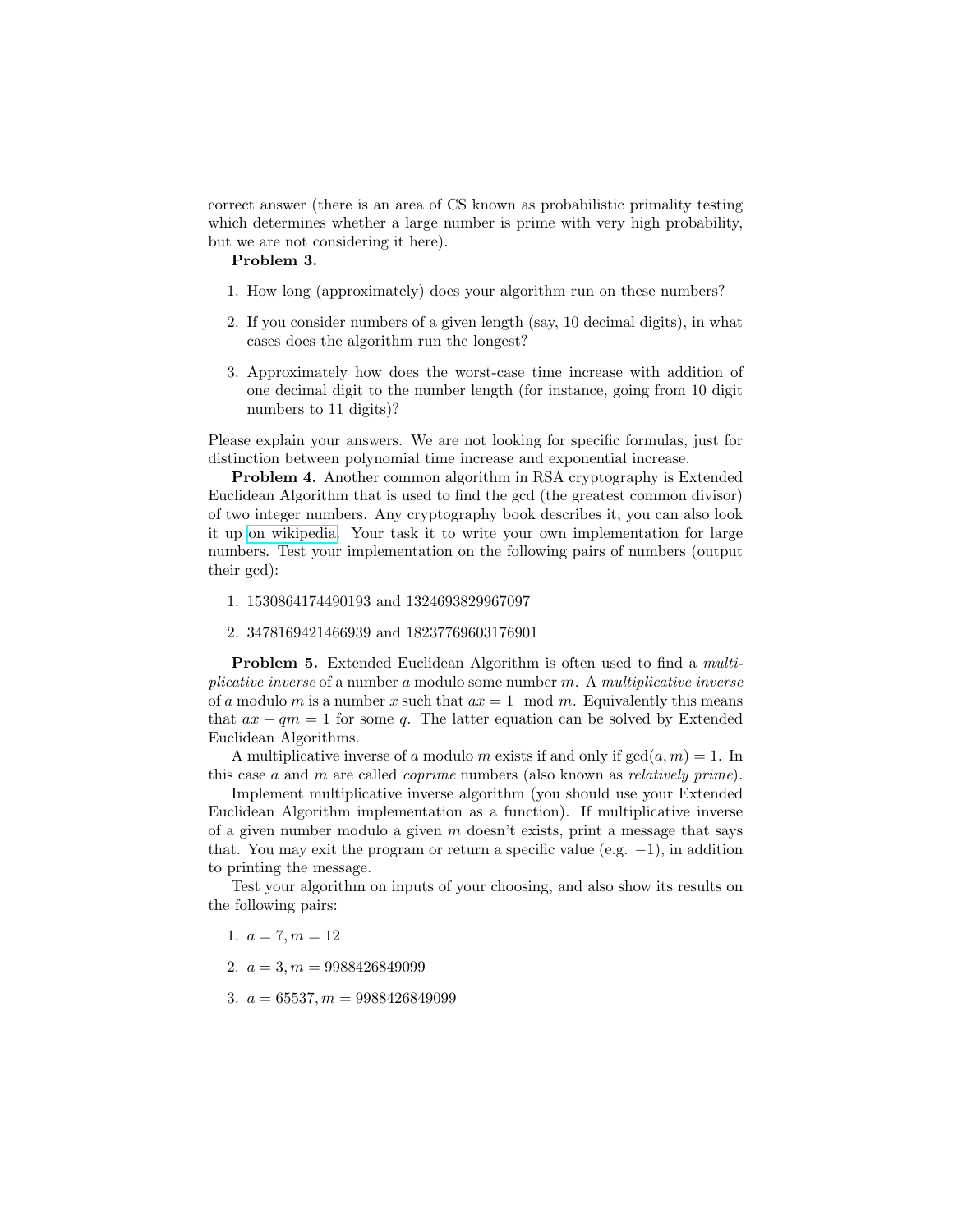Approximately, how does the running time of the algorithm scale with the number of digits of m?

Problem 6. In your program you will perform computations modulo a large number in order to encrypt and decrypt a message. Without using any libraries and functions of your language that provide modular arithmetics, please implement addition, multiplication, and raising to a power modulo  $m$ . Try to make your computations efficient in time and memory.

Please be aware that the modulus operation in several programming languages does not correspond to the mathematical definition of a remainder on negative numbers. An example of this is  $\%$  operator in C, C++, and Java. If you are using such languages, you might need to implement your own modulus function.

What are the results of the following operations?

- 1. 100000000000000000 + 2000000000000000 mod 9988426849099
- 2. 100000000000000000  $\times$  20000000000000000 mod 9988426849099
- 3. 100000000000000000<sup>2000000000000000</sup> mod 9988426849099

Again, estimate the rate at which the running time increases with each extra decimal digit of m.

Problem 7. RSA encryption keys are formed as following:

- Two distinct large primes  $p$  and  $q$  are chosen at random and are kept secret.
- Their product  $n = pq$  is computed.
- An integer e is chosen so that it is coprime with  $\phi(n) = (p-1)(q-1)$ .  $\phi$  is Euler's totient function, the general definition of it is given here: [https://en.wikipedia.org/wiki/Euler%27s](https://en.wikipedia.org/wiki/Euler%27s_totient_function)\_totient\_function. We refer to  $e$ as the public key exponent.
- The multiplicative inverse of e modulo  $\phi(n)$  is computed, it is referred to as d, the private key exponent.

The public part of the key (known to everyone) is  $n$  and  $e$ . The private part of the key (known only to the person receiving the messages) is  $p, q$ , and d. The encryption and decryption process is described in problem 9.

Part 1. Please write a function that computes a pair of private/public RSA keys given prime numbers  $p, q$  and  $e$ . Use it to generate a key pair for

- 1.  $p = 10040238757, q = 12604798513, e = 23,$
- 2.  $p = 10040238757, q = 12604798513, e = 65537$

Note that a small value of  $e$  is not a problem, as long as  $p$  and  $q$  are sufficiently large and randomly chosen. In practice  $p$  and  $q$  must be much larger than in this example.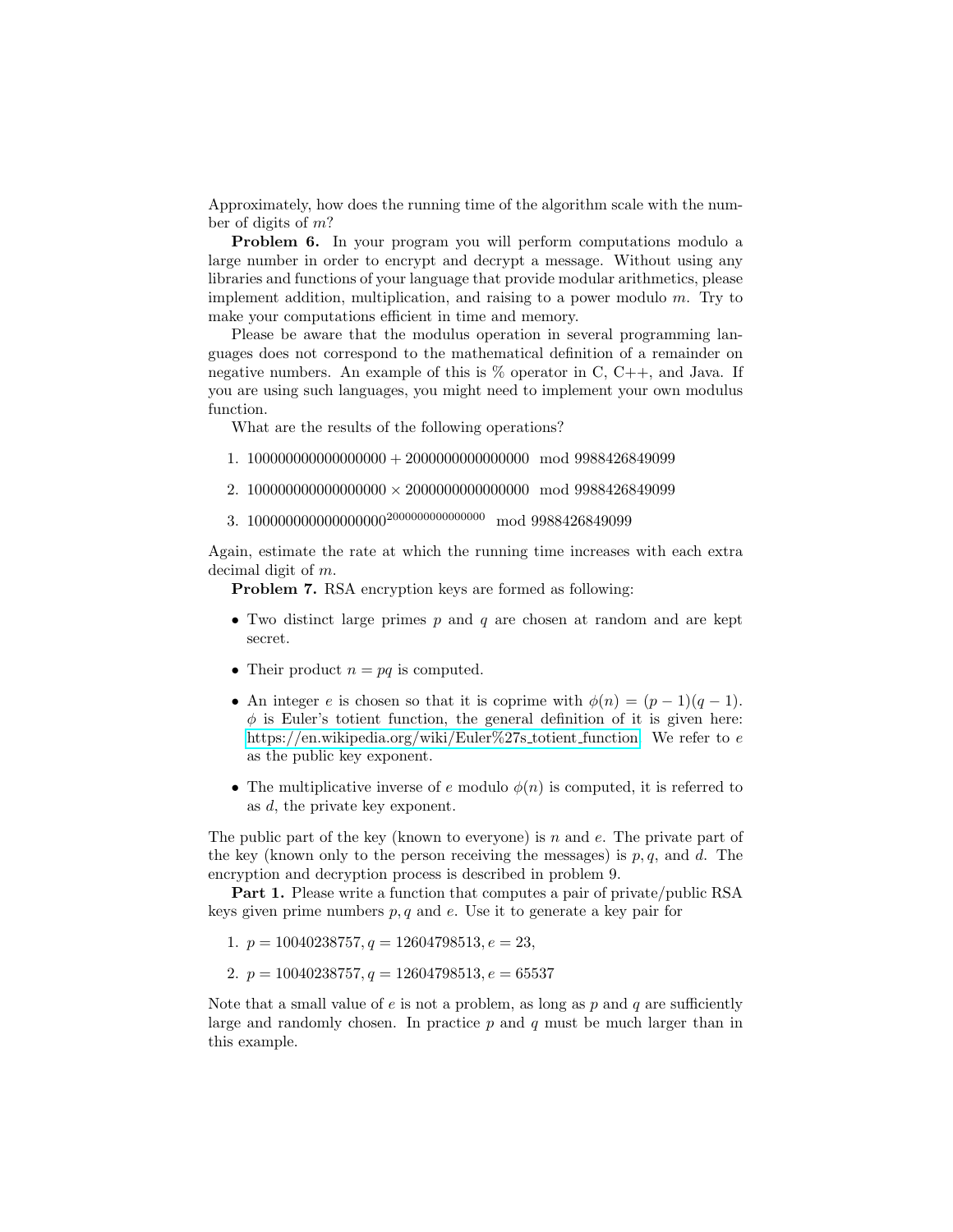**Part 2.** The public exponent e is chosen to be coprime with  $\phi(n) = (p - \mathbf{r})$  $1(q-1)$ . Please explain why choosing e to be prime may not be sufficient, give an example when this choice wouldn't work. You may use small numbers for your example.

## Problem 8.

- 1. What parts of the key generation are fast for long numbers? What parts are slower?
- 2. In real life RSA key generation probabilistic primality testing is used to check that  $p, q$  are indeed prime. Probabilistic primality testing is polynomial in the length of the number being checked, and gives a correct answer with a very large probability (although not equal to 1). Why is it being used, instead of the method you used in Problem 2?

Problem 9. If Alice wants to send a secret message to Bob, she encrypts it with his public key  $n, e$ . The message has to be a number m such that  $1 \leq m \leq n$  and  $gcd(m, n) = 1$ . In order to encrypt the message, she computes  $c = m^e \mod n$ .

In order to decrypt the message, Bob uses his secret key to compute  $c^d$ . The fact that  $ed = 1 \mod \phi(n)$  implies that  $m^{ed} = m \mod n$ . For the proof see [?] or any other modern cryptography book.

Your goal is to implement encryption and decryption functions for large integers.

The encryption function takes the message  $m$  and the public key parameters  $n, e$  and returns c (the encrypted text). If m does not satisfy the required conditions, an error is signaled and the program stops.

The decryption function may just take c, d, and n and compute m. However, it would be more efficient to compute m using p and q to speed up the computation. This approach uses the mathematical result known as the Chinese remained theorem (see [https://en.wikipedia.org/wiki/Chinese](https://en.wikipedia.org/wiki/Chinese_remainder_theorem) remainder theorem or [?] or any other modern cryptography book).

You can implement a computation using just  $n$  for a partial credit, or use Chinese remainder theorem for full credit.

Test your functions on encrypting a message and then decrypting it with the corresponding key. As always, submit all your test cases.

After that test your functions on the following examples and submit the results:

- 1. Encrypt a message  $m = 123456789$  with  $n = 178076698764316482877$  and  $e = 65537$  (this value of e is frequently used in RSA cryptography).
- 2. Decrypt a message  $c = 7533231374898382904174$  with the private key  $p = 694420975411, q = 12583867141, d = 7272195257079707781473.$  Also compute e.
- 3. Decrypt a message  $c = 4792189117479614137708$  with the private key  $p = 694420975411, q = 12583867141, d = 1028058975739840826753.$  Also compute e.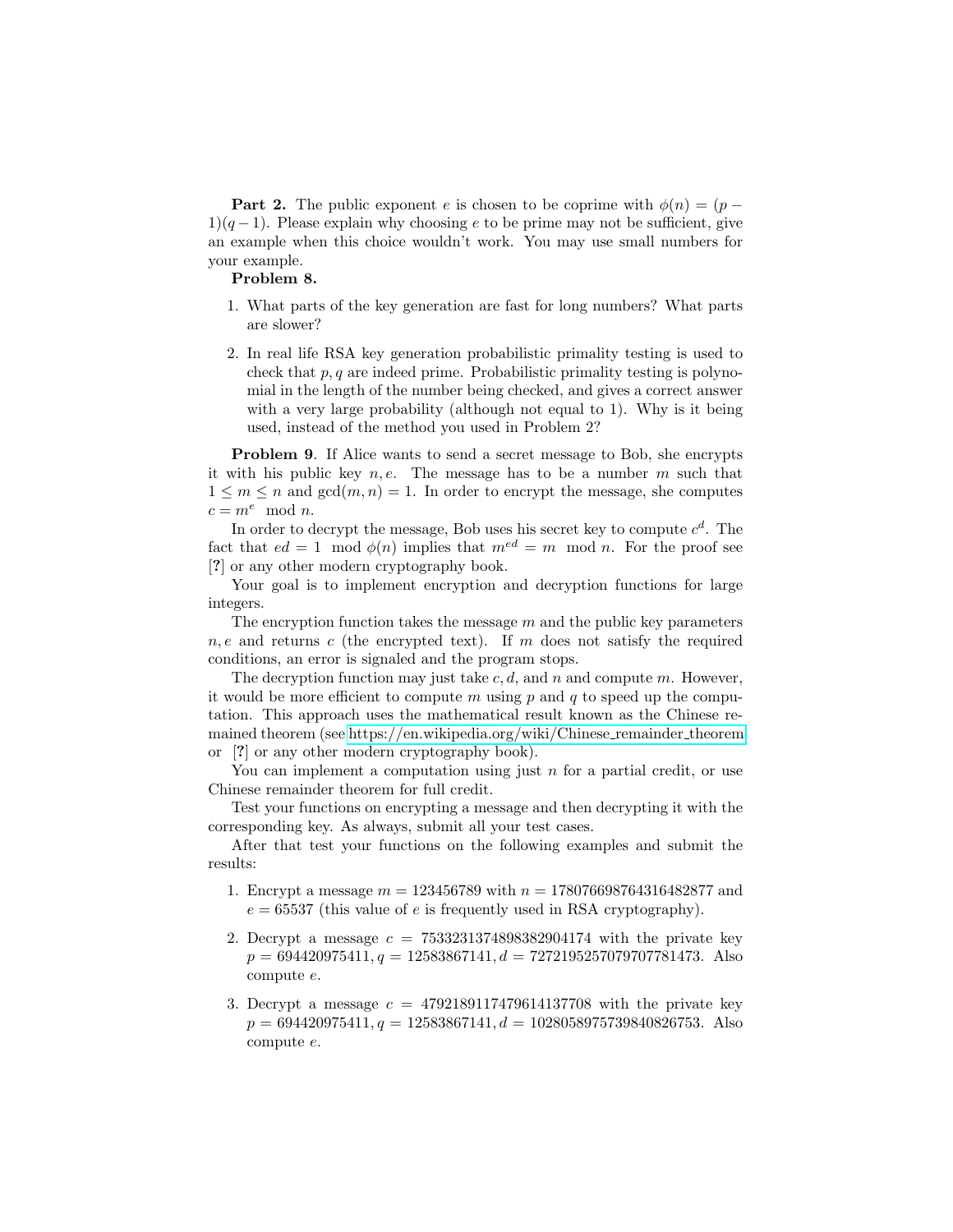**Problem 10.** Please explain why it is fast to encrypt a message m using n and  $e$  (even when  $n$  is very large, such as 50-100 decimal digits) and it is fast to compute m from its encryption c and the private key d, but an attempt to compute m from c without knowing d would take a very long time (and would not be feasible for very large values of  $n$ ).

Problem 11. Suppose Alice is a bank client, and Bob represents the bank. Since RSA scheme can only encode numbers (and they have to be less than  $n$ ), Alice decides to develop a system of codes in which numbers refer to specific instructions. For instance, 2 means "transfer", 55 means "deposit", etc. Each of the instructions is sent encrypted (with Bob's public key), followed by an encrypted account number and an encrypted amount. More specifically, assuming that Bob's public key is  $n, e$ , Alice sends to Bob the following sequence of numbers:

- $i^e \mod n$ ,
- $a^e \mod n$ ,
- $k^e \mod n$ ,

where  $i$  is the code for one of the instructions,  $a$  is an account number, and  $k$  is the amount.

Oscar, a malicious attacker, records all messages that Alice sends to Bob. He knows that Alice has just bought a very expensive car and instructed Bob to transfer the cost of the car to the car dealer. He also tricks Alice to buy a coffee mug from his own company for \$5 and got a transfer from Alice's account at Bob's bank. Oscar can send messages to Bob pretending to be Alice, and Bob wouldn't know the difference.

Is there anything Oscar can do to have a large amount of money be deposited into his account? If yes, please be very specific about what Oscar needs to do and how he knows this information. If he can't, please explain why.

Problem 12. Alice decides that perhaps she would be safer if she combines all of the message into one number and encrypt that number. She appends the instruction (such as 2 for "transfer"), the account (always a 10-digit number), and the amount to form one large decimal number  $m = i \circ a \circ k$ , where  $\circ$  stands for string concatenation (appending one string to another). The result is still smaller than *n* because *n* is at least 50 decimal digits long. Alice sends  $m^e$ mod n to Bob.

Is there anything Oscar can do now to have money transferred to his account? Once again, Oscar has access to all encrypted messages that Alice sends to Bob and he can get Alice to make a purchase from him and to transfer the payment into his account via Bob's bank, and he can also send messages to Bob pretending to be Alice.

As before, if Oscar can do something problematic to Alice, please clearly state what it is, and if this is impossible, please explain why.

If you think that Oscar still can obtain money from Alice without her authorization, or can harm Alice's business in some other way, please explain what would you change in the use of RSA in order to prevent this from happening.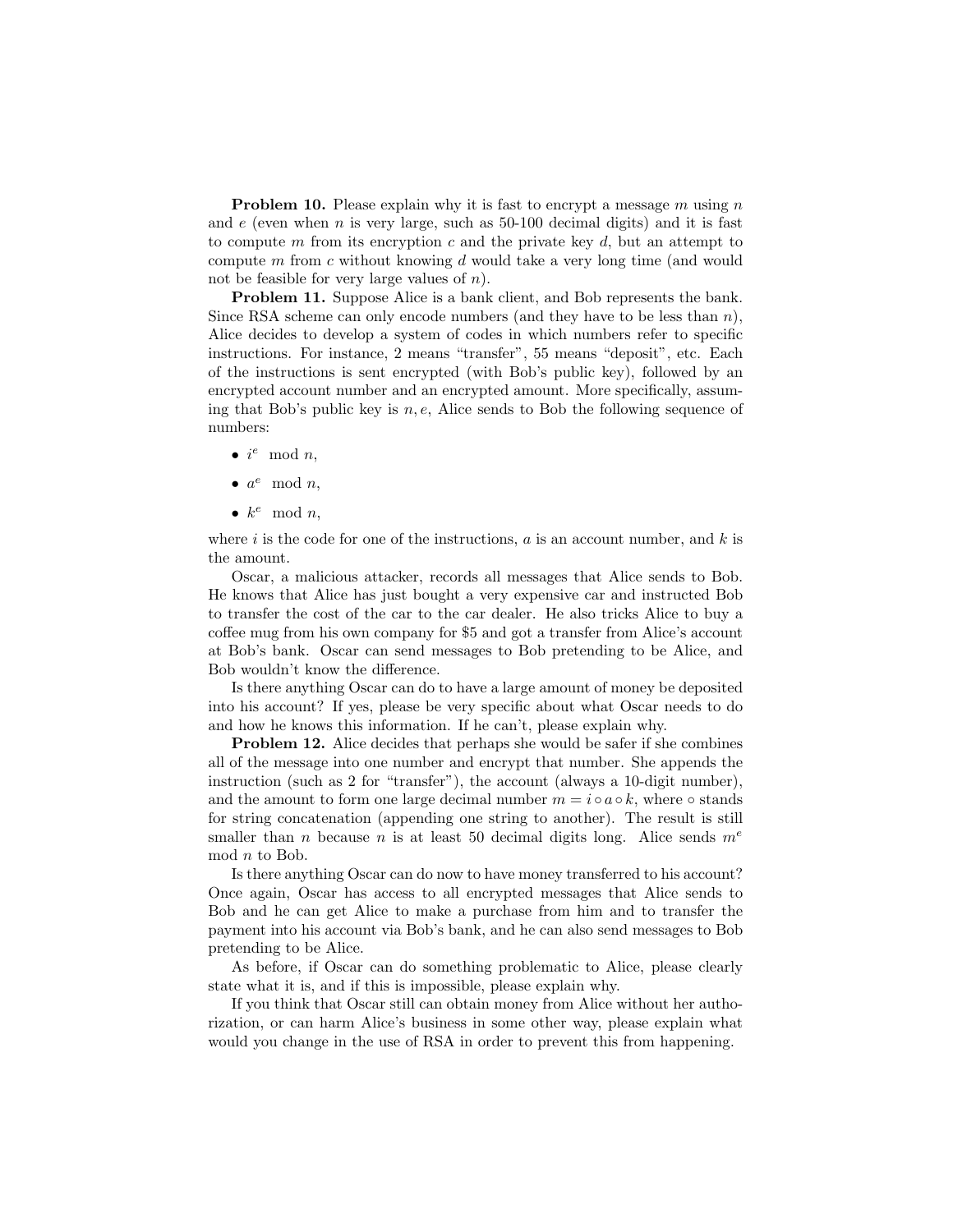**Problem 13.** Public key encryption can also be used for *digital signatures*: an equivalent of real-life signatures that prove the authorship of a message. This is done by using the private key to encrypt the message. If Bob signs his message with his private key, anyone can decrypt the message using his public key, so the message is not secret. However, it is guaranteed that Bob is the author of the message since he is the only one who knows the private key (assuming that no one stole it from him, but this is always an assumption in public key encryption scheme).

Write two functions: one to digitally sign a message  $m$  with the private key  $p, q, d$  (assume that  $1 \leq m \leq n$ ,  $gcd(m, n) = 1$ ), and the other one to verify that the digital signature c is indeed that of a plain-text message  $m$  and was indeed signed by the owner of the private key corresponding to  $n, e$ .

Please test your functions to check if the following examples have correct digital signatures for the given messages:

- 1. The signature is  $111889714168449968140$ , the message is "12345",  $n =$  $178076698764316482877$  and  $e = 65537$ .
- 2. The signature is  $68295009307484396257$ , the message is "54321",  $n =$ 178076698764316482877 and  $e = 65537$ .

Problem 14. Please explain what computations in the digital signature scheme are fast, and why it is fast to sign a message knowing the private key and to verify a signature on a message  $m$  knowing only the public key, but it is prohibitively slow to forge a digital signature on a desired message  $m$  knowing only the public key.

Also explain why it is fast to obtain a valid pair of a message  $m$  and its digital signature c knowing only the signer's public key if it doesn't matter to the forger what  $m$  is. Can this be used to obtain any unauthorized information or forge a signature on any meaningful message? If yes, what can be gained? If no, why not?

Problem 15. Sometimes it is useful to obtain a digital signature on a specific message in a way that the signer doesn't know what the message is. This is known as a blind signature. Note that this situation is different from the one discussed in the previous problem since the message is known to the person obtaining the signature, just not to the person providing the signature. Let us assume that Alice would like Bob to sign a message  $m$  in such a way that Bob doesn't know what it is. Alice would then do the following:

- 1. Choose a random number  $r$  (it is called the *blinding factor*).
- 2. Compute  $m' = mr^e \mod n$ , where n, e are the public key of the signer.
- 3. Bob signs m' by computing  $s' = (m')^d \mod n$ , where d is the private exponent.
- 4. In order to obtain the signature on just m, Alice then computes  $s'r^{-1}$ mod n, where  $r^{-1}$  is the multiplicative inverse of r modulo n. This works because  $r^{ed} = r \mod n$ , and r and  $r^{-1}$  cancel out.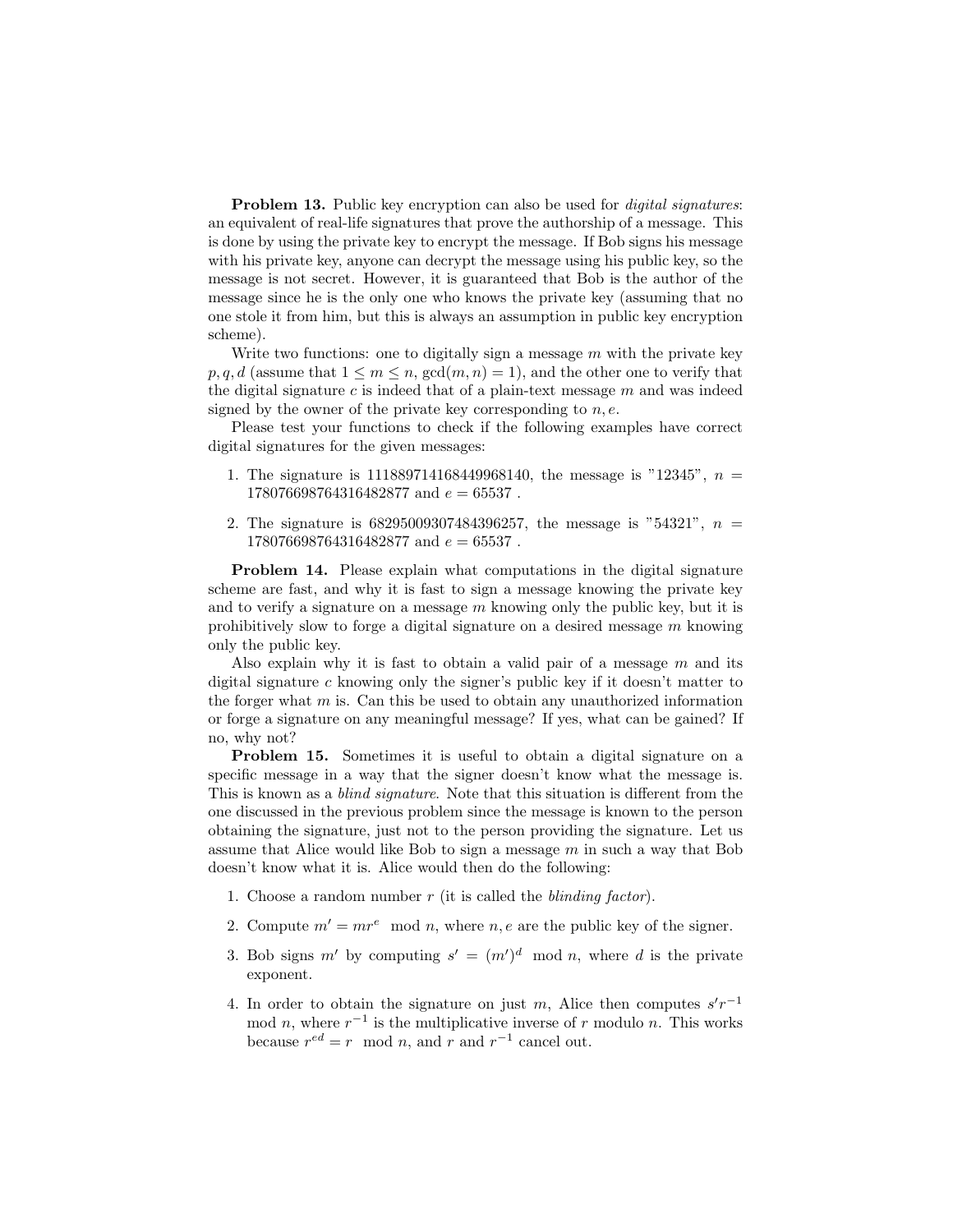Write and test a function for computing a message  $m'$  and another function for removing the blinding factor from the signature  $s'$ .

Show step-by-step how Alice can obtain a blind signature from Bob on the message 33333333333 using only Bob's public key, where Bob signs the message without knowing what it is. Bob's private key is  $p = 694420975411$ ,  $q =$  $12583867141, d = 7272195257079707781473$ , you can compute his public key from his private key. After removing the blinding factor, verify Bob's signature on the message.

Problem 16. Blind signatures can be used for anonymous financial transactions, often referred to as digital cash. Suppose customers want to be able to pay vendors from their accounts at Bob's bank, but they don't want the bank to know who paid whom. Each customer can then generate \$100 "bills", each with a random number chosen from a very large space so that the probability of two numbers being the same is insignificantly small. Then each customer brings their "bills" to the bank to sign. The bank should not know the random numbers, so it would sign the bills blindly. Note that we assume that all bills have the same denominations.

The bank needs to verify that the bills are well-formed and the random numbers are all distinct. This is impossible to do if the bank cannot see what it is signing. Therefore when Alice wants to have the bank sign her bills, she prepares twice as many as she would actually need. The bank would randomly choose a half of them and open them by asking Alice to provide the blinding factors. If they are all correctly formed, the bank would sign the rest blindly since the probability of Alice cheating at that point is very small. If Alice is caught cheating she pays a large fine and is banned from using Bob's bank digital cash services. As the bank signs the bills, it also reduces the amount in Alice's account by the corresponding amount and transfers the money into a "digital cash" pool.

Now Alice can "unblind" the signed bills and use them to pay any vendors she wants. The vendors can verify that the bills are indeed guaranteed by Bob's bank which they trust, so they accept them from Alice after verifying the bank's signature. They also verify that all the bills they get from Alice are distinct since they all have different random numbers (thus Alice cannot use 5 copies of the same \$100 bill to pay \$500 to a vendor). Then the vendor brings the bills back to Bob's bank, and the bank credits their accounts accordingly. The bank records and check the random number on the bill to make sure the vendor is depositing different bills, and not copies of the same one. It also verifies that the bills haven't been used prior. However, the bank cannot tell who paid the vendor: Alice or some other customer. Thus the transaction is anonymous on the part of the buyer.

Is the digital signature scheme described above completely safe from doublespending, i.e. using the same bill twice? If yes, why? If not, how can it be cheated, and by whom? Assume that the bank is always trustworthy and follows all the rules. Other participants, however, can cheat. If you think that there is a possibility of cheating, please explain it in detail. You don't need to suggest a fix.